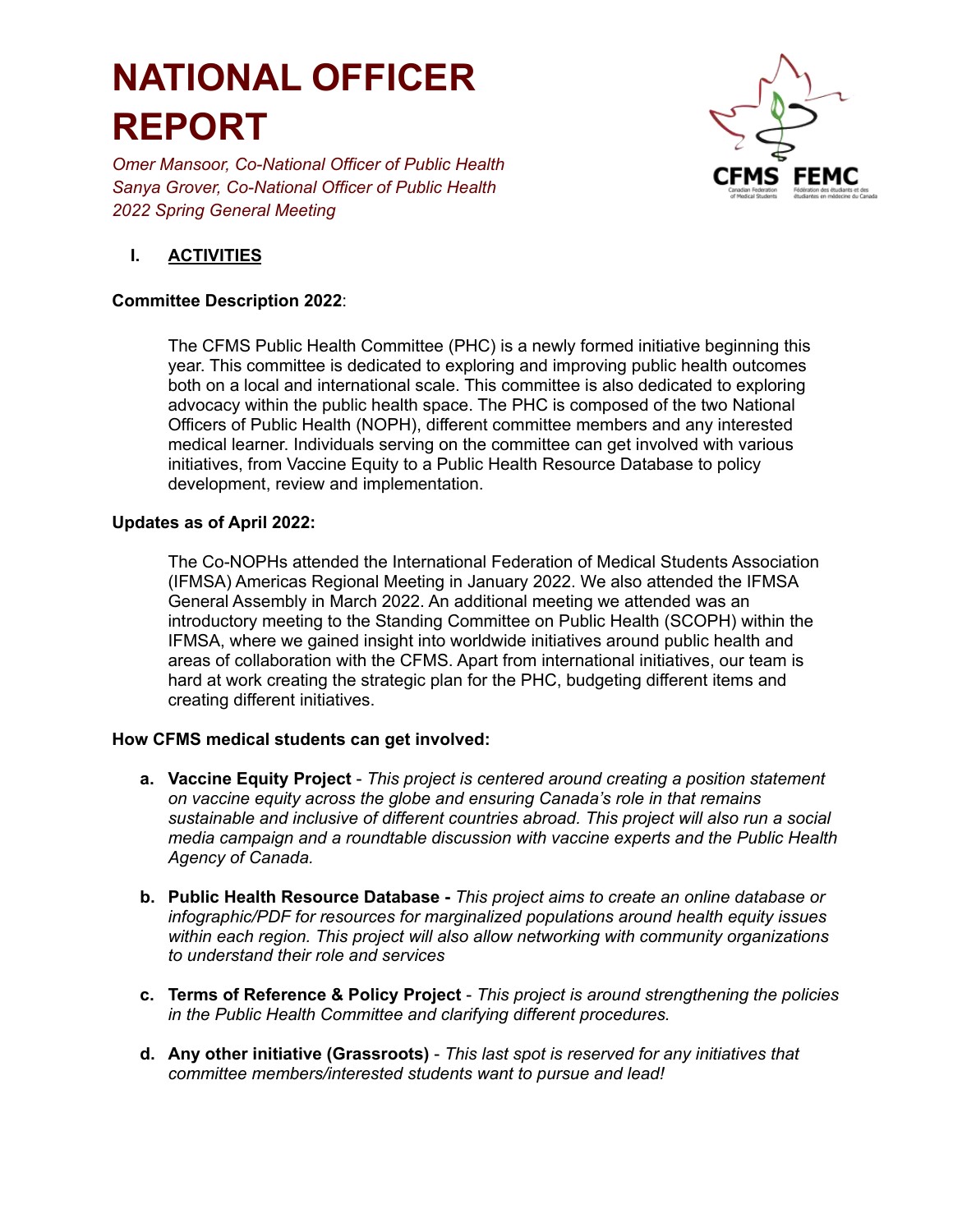# **NATIONAL OFFICER REPORT**

*Omer Mansoor, Co-National Officer of Public Health Sanya Grover, Co-National Officer of Public Health 2022 Spring General Meeting*



#### **II. MEETINGS ATTENDED**

| Date                    | Meeting & Location                                                    | Description & Links                                           | Takeaways                                                           |
|-------------------------|-----------------------------------------------------------------------|---------------------------------------------------------------|---------------------------------------------------------------------|
| January 5-9<br>2022     | IFMSA Americas Regional Meeting -<br><b>SCOPH Sessions, Online</b>    |                                                               |                                                                     |
| January 19<br>2022      | <b>IFMSA AmRM Debrief Meeting with</b><br><b>IFMSA Quebec, Online</b> |                                                               |                                                                     |
| January 24<br>2022      | NO Global Health Weekly Meeting<br>with Director                      | Weekly meeting between<br>all NO's to discuss GH<br>Portfolio |                                                                     |
| January 31<br>2022      | Co-NOPH Meeting                                                       |                                                               | Created a plan for the year<br>& future deliverables                |
| February 7<br>2022      | NO Global Health Weekly Meeting<br>with Director                      | Weekly meeting between<br>all NO's to discuss GH<br>Portfolio |                                                                     |
| February 13<br>2022     | Co-NOPH Meeting with Director                                         | Met as a team to discuss<br>future logistics                  | Created an action plan<br>around                                    |
| February 21<br>2022     | NO Global Health Weekly Meeting<br>with Director                      | Weekly meeting between<br>all NO's to discuss GH<br>Portfolio |                                                                     |
| March 1st -<br>6th 2022 | <b>IFMSA General Assembly - SCOPH</b><br>Sessions, Online             |                                                               |                                                                     |
| March 22<br>2022        | <b>IFMSA SCOPH Americas</b><br><b>Introductory Meeting</b>            | First meeting for all NO's<br>of Public Health                | Gained an overview for<br><b>SCOPH and CFMS areas</b><br>of overlap |
| April 10<br>2022        | <b>IFMSA SCOPH Vaccination Week</b>                                   | Helping with worldwide<br>vaccination initiative              | Beginning to create content                                         |